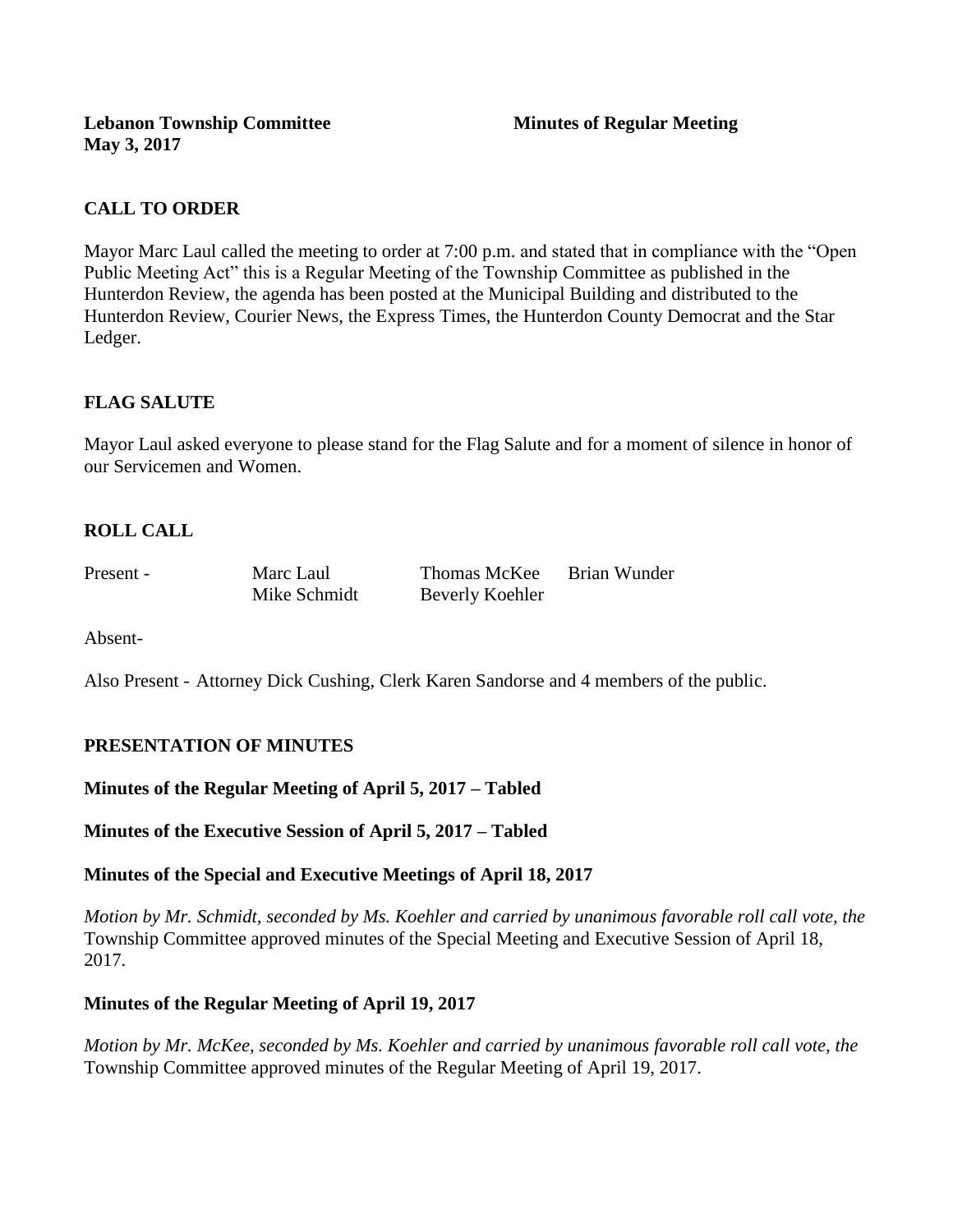LTCM 05/03/2017 Page 2 of 10

## **Minutes of the Executive Session of April 19, 2017**

*Motion by Ms. Koehler, seconded by Mr. Wunder and carried by unanimous favorable roll call vote, the*

Township Committee approved minutes of the Executive Session of April 19, 2017.

## **Minutes of the Special and Executive Meetings of April 20, 2017**

*Motion by Mr. Schmidt, seconded by Ms. Koehler and carried by unanimous favorable roll call vote, the*  Township Committee approved minutes of the Special Meeting and Executive Session of April 20, 2017.

### **PUBLIC COMMENTS – for agenda items only.**

*Motion by Mr. Wunder, seconded by Ms. Koehler and carried by unanimous favorable roll call vote, the* Township Committee opened the public comment portion of the meeting.

There were no comments from the public

*Motion by Mr. Wunder, seconded by Mr. McKee and carried by unanimous favorable roll call vote, the* Township Committee closed the public comment portion of the meeting.

#### **RESOLUTIONS**

#### **Resolution No. 47-2017 – Redemption of Tax Sale Certificate #201601**

*Motion by Mr. Schmidt, seconded by Mr. Wunder and carried by unanimous favorable roll call vote, the* Township Committee approved Resolution No. 47-2017 as written below.

## TOWNSHIP OF LEBANON COUNTY OF HUNTERDON STATE OF NEW JERSEY RESOLUTION NO. 47-2017 REDEMPTION OF TAX SALE CERTIFICATE

WHEREAS the Tax Collector did sell a Tax Sale Certificate #201601 on October 14<sup>th</sup> 2016 to Lebanon Township and,

WHEREAS the amount of \$2,574.30 has been collected from Crown Castle, for the owner of this property, known as Block 9 Lot 8 T03, Lebanon Township for the redemption of Tax Sale Certificate #201601.

THEREFORE BE IT RESOLVED that the Treasurer be authorized to prepare and the Mayor, Treasurer and Clerk be authorized to sign a check in the amount of \$2,574.30 for the redemption of this lien to Lebanon Township.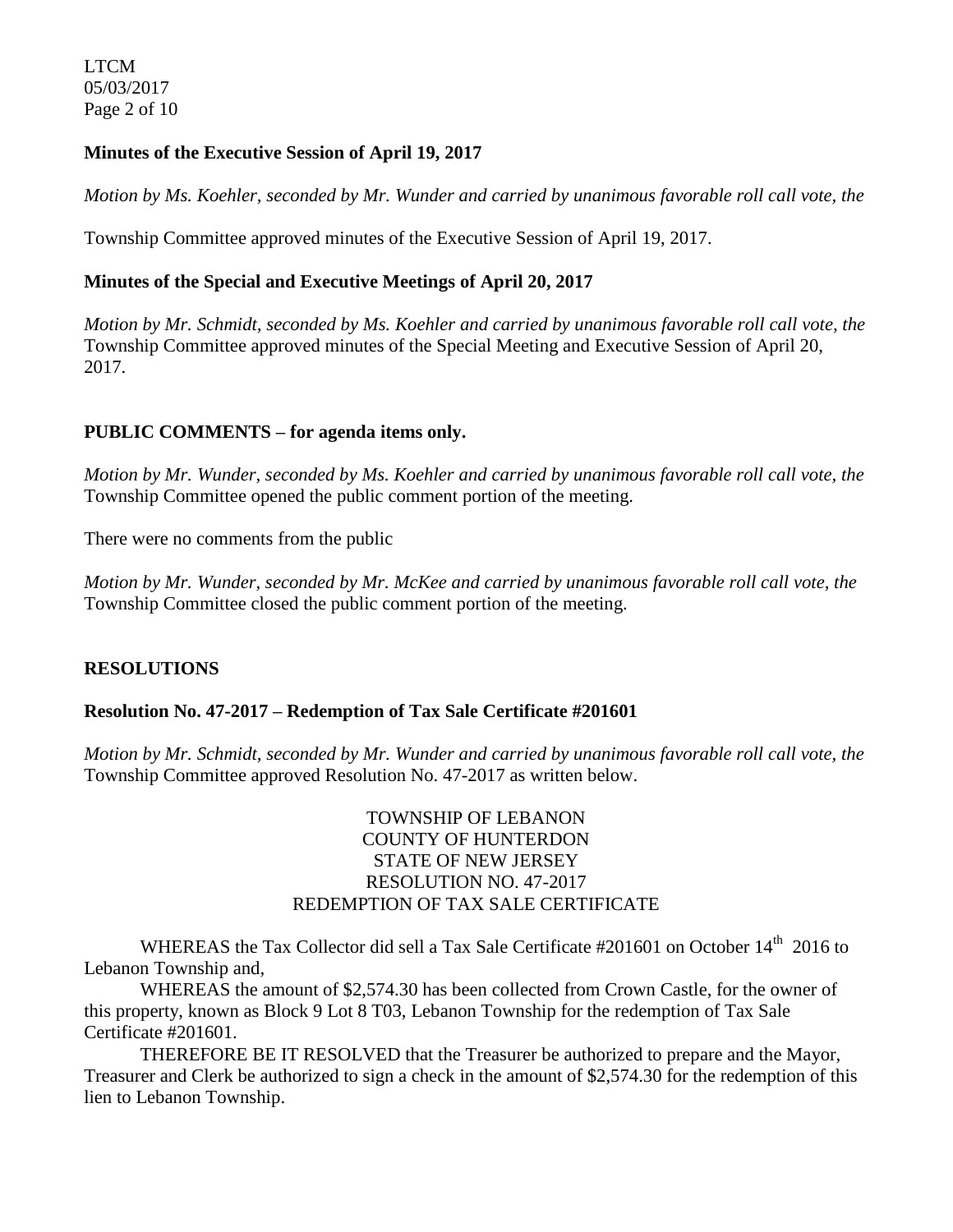LTCM 05/03/2017 Page 3 of 10

#### **Resolution No. 48-2017 – Redemption of Tax Sale Certificate #201602**

*Motion by Mr. McKee, seconded by Mr. Schmidt and carried by unanimous favorable roll call vote, the* Township Committee approved Resolution No. 48-2017 as written below.

## TOWNSHIP OF LEBANON COUNTY OF HUNTERDON STATE OF NEW JERSEY RESOLUTION NO. 48-2017 REDEMPTION OF TAX SALE CERTIFICATE

WHEREAS the Tax Collector did sell a Tax Sale Certificate #201602 on October 14<sup>th</sup> 2016 to Lebanon Township and,

WHEREAS the amount of \$2,574.30 has been collected from Crown Castle, for the owner of this property, known as Block 9 Lot 8 T04, Lebanon Township for the redemption of Tax Sale Certificate #201602.

THEREFORE BE IT RESOLVED that the Treasurer be authorized to prepare and the Mayor, Treasurer and Clerk be authorized to sign a check in the amount of \$2,574.30 for the redemption of this lien to Lebanon Township.

### **Resolution No. 49-2017 - Award Bid for 2017 Road Materials**

*Motion by Mr. McKee, seconded by Ms. Koehler and carried by unanimous favorable roll call vote, the* Township Committee approved Resolution No. 49-2017 as written below.

### TOWNSHIP OF LEBANON COUNTY OF HUNTERDON STATE OF NEW JERSEY RESOLUTION NO. 49-2017 RESOLUTION AWARDING A CONTRACT FOR 2017 ROAD MATERIALS

WHEREAS, bids were received on April 27, 2017 for 2017 Road Materials, and WHEREAS, the Township Committee has reviewed the recommendations made by the Township Public Works Manager on said bids.

NOW, THEREFORE, BE IT RESOLVED by the Township Committee of the Township of Lebanon, County of Hunterdon, State of New Jersey that the following contracts be awarded based on the recommendation of the Township Manager of Public Works.

| <b>COMPANY</b>          | <b>ITEM</b>      | <b>PRICE</b>    |
|-------------------------|------------------|-----------------|
| Warren Materials        | Top Mix $(I-5)$  | \$53.75 per ton |
| <b>Warren Materials</b> | Base Mix $(I-4)$ | \$48.75 per ton |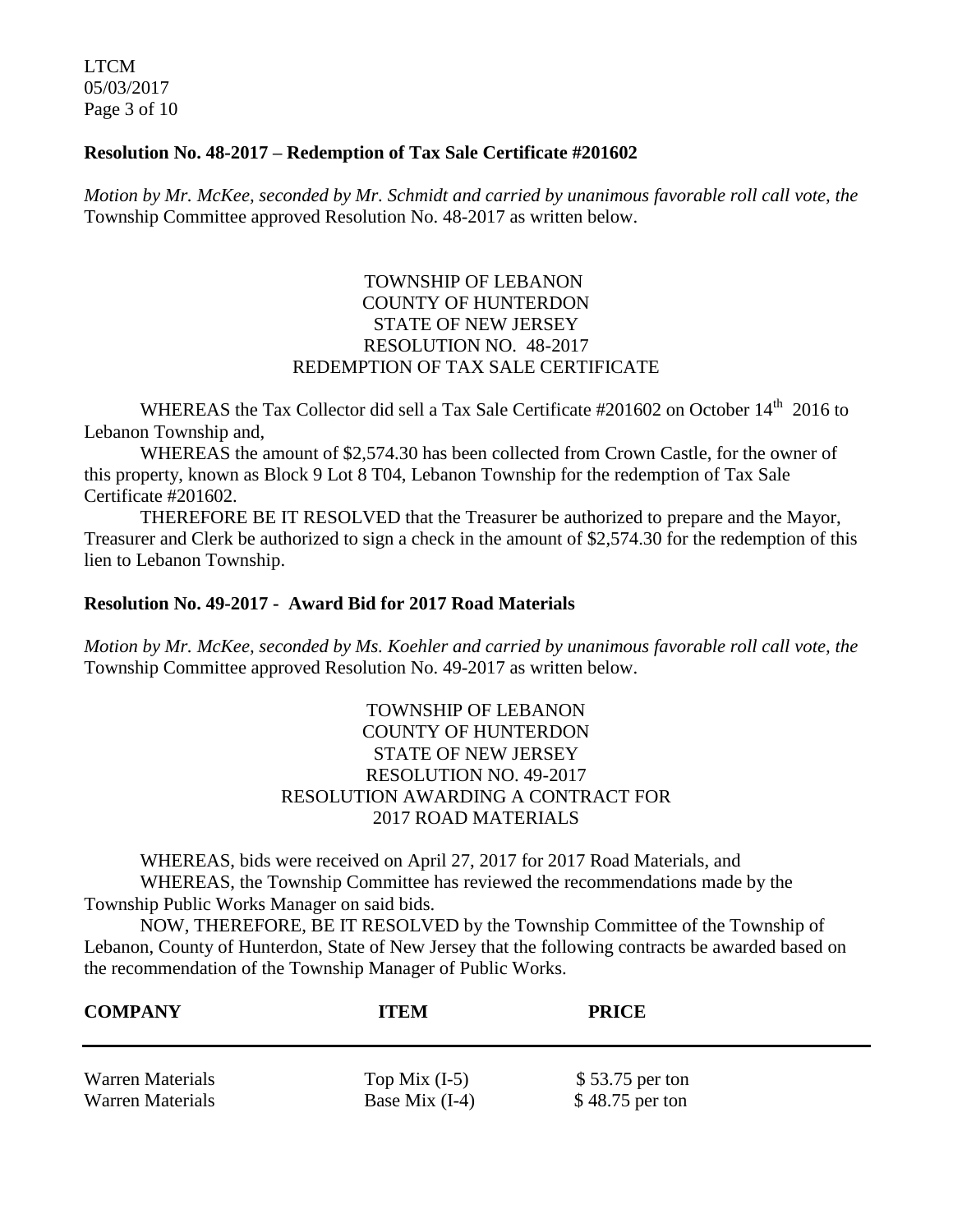BE IT FURTHER RESOLVED that the Mayor and Township Clerk are hereby authorized and directed to execute the contracts for same.

#### **Resolution No. 50-2017 – Hunterdon County Open Space Trust Fund Grant Application**

Mr. Wunder asked if there is a goal for land acquisitions in the Township and questioned at what time the need for preserving land will come to an end. Mayor Laul stated that there is a preservation plan.

*Motion by Mr. McKee, seconded by Mayor Laul and carried by unanimous favorable roll call vote, the* Township Committee approved Resolution No. 50-2017 as written below.

# **TOWNSHIP OF LEBANON COUNTY OF HUNTERDON STATE OF NEW JERSEY RESOLUTION NO. 50-2017 HUNTERDON COUNTY OPEN SPACE TRUST FUND MUNICIPAL GRANT APPLICATION**

WHEREAS: The Hunterdon County Board of Chosen Freeholders has approved an Open Space Trust Fund and established a Municipal Grants Program to provide County Funds in connection with preserving open space, natural areas, farmland and historic sites; to acquire, develop, improve and maintain county and municipal lands for recreation and conservation purposes; and preservation of historic structures, properties, facilities, sites, areas, or objects; or for the payment of debt service or indebtedness issued or incurred by the municipality for any of the purposes described above; and

WHEREAS, the Township of Lebanon desires to further the public interest by obtaining funding in the amount of \$750,000 from the County of Hunterdon to fund the following project: Teetertown to Point Mountain Link, comprising 244 +/- acres along Sharrer, Mt. Lebanon and Turkey Top Roads in Lebanon Township, creating a greenway of approximately 2,600 preserved acres in the northern part of Lebanon Township for passive recreation, environmental conservation and open space preservation, at a cost of up to \$2,000,000 excluding transaction costs; and

WHEREAS, the Hunterdon County Open Space, Farmland, and Historic Preservation Trust Fund Plan established a Nonprofit Grants Program to provide Open Space Trust Funds to qualifying charitable conservancies for the acquisition of lands for public recreation, conservation and general open space purposes in Hunterdon County; and

WHEREAS, New Jersey Conservation Foundation is a qualifying charitable conservancy and will apply for such a Nonprofit Grant of \$250,000 to partner with Lebanon Township for the project: Teetertown to Point Mountain Link.

NOW, THEREFORE, the governing body resolves that Deputy Mayor Mike Schmidt is hereby authorized to:

(a) make application for such County Open Space Trust Funds,

(b) provide additional application information and furnish such documents as may be required, and (c) act as the authorized correspondent of the above named Municipality; and

WHEREAS, the County of Hunterdon shall determine if the application is complete and in conformance with the scope and intent of the Hunterdon County Open Space, Farmland and Historic Preservation Trust Fund Plan, applicable Freeholder Board Policies and the Procedures Manual for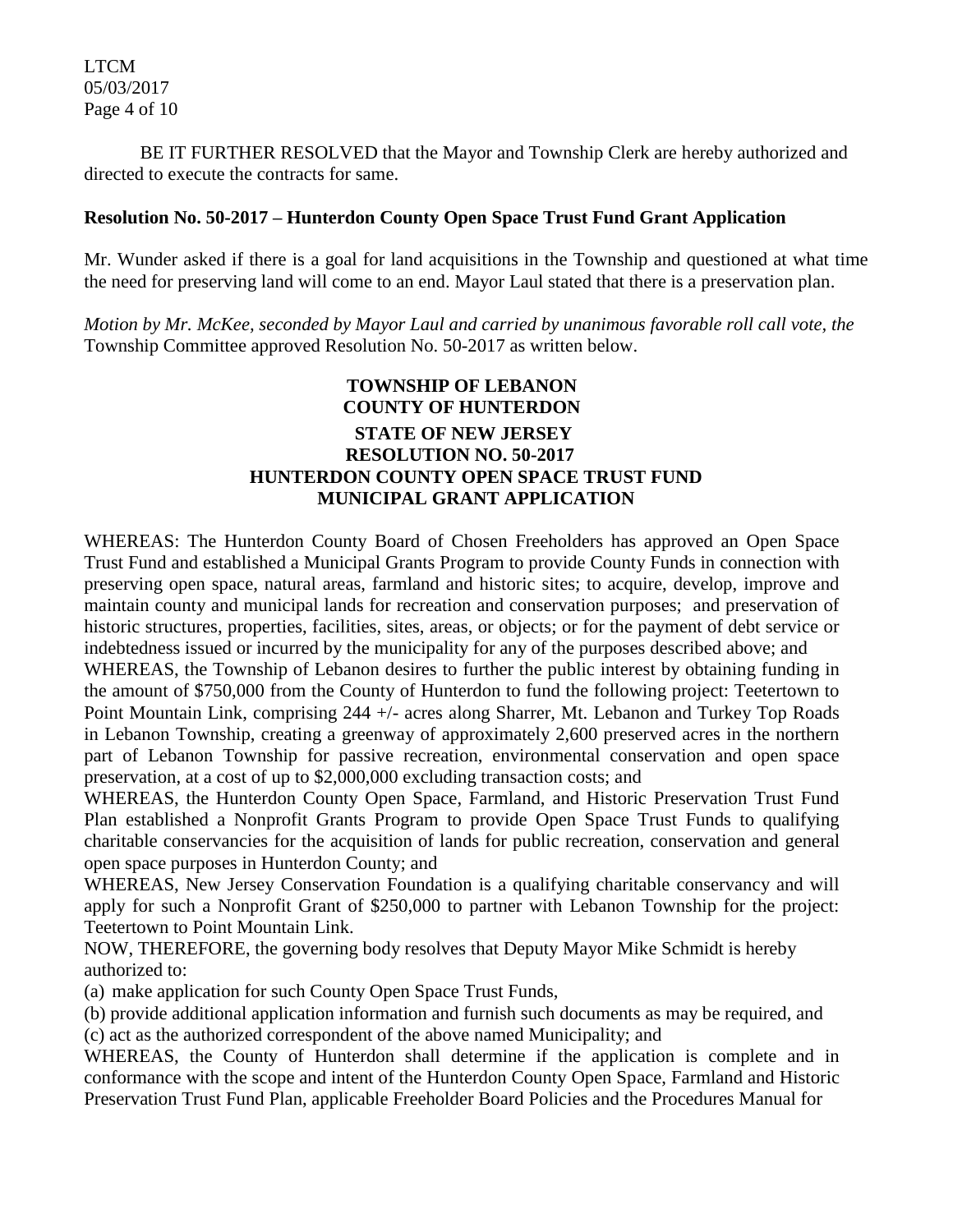LTCM 05/03/2017 Page 5 of 10

the Municipal Grant Program adopted thereto, and notify the Municipality of the amount of the funding award; and

WHEREAS, the Municipality is willing to use the County funds in accordance with such adopted Policies and Procedures, and applicable state and local government rules, regulations and statutes; NOW, THEREFORE, BE IT FURTHER RESOLVED, by the Township Committee of the Township of Lebanon,

1. That Deputy Mayor Mike Schmidt of the above named Municipality is hereby authorized to execute any documents and agreements with the County of Hunterdon known as Teetertown to Point Mountain Link;

2. That the Municipality has its share of funds, if required, in the amount of \$80,228 in its County Open Space Trust reserve, net of funds allocated for the Red Mill Road project, as well as \$999,190 in the Lebanon Township Open Space Trust;

3. That, in the event the County of Hunterdon's funds are less than the total project cost specified above, the applicant will endeavor to obtain the balance of funding necessary to complete the project;

4. That the applicant agrees to comply with all applicable federal, state, and local laws, rules, and regulations in its performance of the project; and

5. That this resolution shall take effect immediately.

# **Resolution No. 51-2017 - Professional Service Appointment**

*Motion by Mr. Schmidt, seconded by Ms. Koehler and carried by favorable roll call vote, the Township* Committee approved Resolution No. 51-2017 as written below. AYES: Koehler, Laul, Schmidt, McKee NAYS: Wunder

### **TOWNSHIP OF LEBANON COUNTY OF HUNTERDON STATE OF NEW JERSEY RESOLUTION NO. 51-2017 PROFESSIONAL SERVICE APPOINTMENTS**

WHEREAS, there exists a need for Attorneys, Engineers, and Professional Experts for the Township of Lebanon, and

WHEREAS, the Local Public Contracts Law (N.J.S. A. 40A:11-1 et seq.) required that the resolution authorizing the award of contracts for "Professional Services" without competitive bids must be publicly advertised; and

WHEREAS, the Mayor, Township Clerk and Chief Financial Officer are hereby authorized and directed to execute the agreements; and

NOW THEREFORE, BE IT RESOLVED by the Township Committee of the Township of Lebanon, in the County of Hunterdon, on this 3rd day of May 2017 the following contract is awarded.

Chris L. Mikolajczyk, CLM of Princeton Hydro for Professional Environmental Consulting Services for 2017.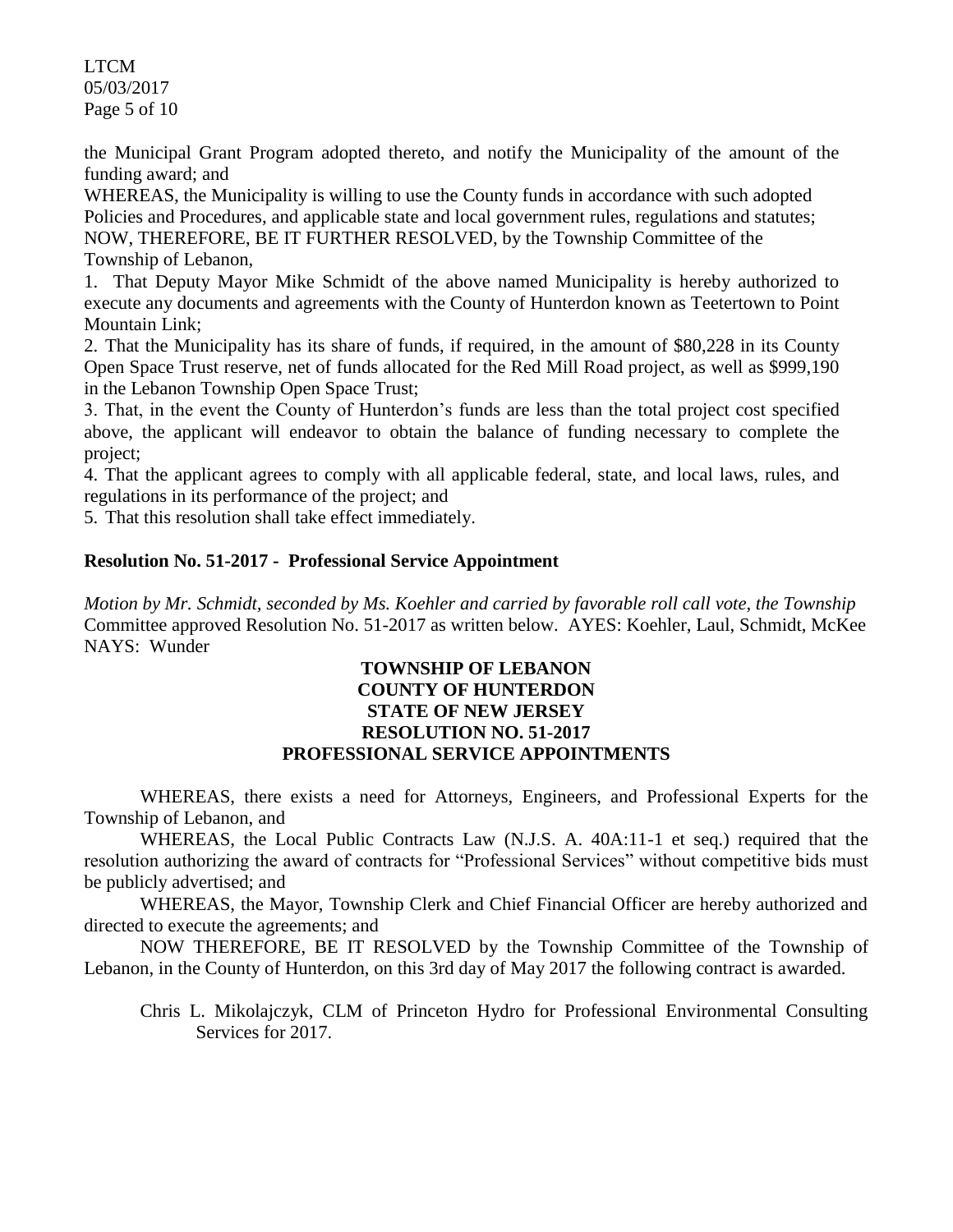LTCM 05/03/2017 Page 6 of 10

## **OLD BUSINESS**

### **Fire Department Station 3 Lease Agreement - Tabled**

#### **Fire Department Hall Rental Agreement - Tabled**

#### **Animal Control**

Ms. Koehler stated that the subcommittee has provided the Committee with their recommendation for the appointment of an Animal Control Officer. Ms. Koehler requested that the ACO contract be sent to the Township Attorney for legal review.

*Motion by Mr. Wunder, seconded by Ms. Koehler and carried by unanimous favorable roll call vote, the* Township Committee approved sending the Animal Control contract to the attorney for review.

#### **Cellco Partnership d/b/a/ Verizon Wireless – Petition for Township Consent**

Mayor Laul stated that the Committee received a revised draft resolution from Attorney St. Angelo today. The Committee discussed their desire for the Township Engineer to review the plan and questioned if the posted escrow funds should cover the cost. Mr. Schmidt stated that Cellco's attorney, Mr. Meese, had said that the Verizon project is not subject to engineering review by the Township. Mr. Schmidt stated that Mr. Meese's letter differs from what was stated at the Planning Board meeting. At the meeting it was noted that the municipal engineer will have the opportunity to review the plan. Attorney Cushing stated that the resolution states that the escrow funds will be used for professional review fees which is standard terminology that is used to cover all professional services. Ms. Koehler stated that she believes that Mr. Meese was saying that the Township cannot have a say in the engineering as it is guided by the FCC. Attorney Cushing stated that there may be confusion on what the Committee would like the Township Engineer to review as opposed to what Verizon believes to be the suitable area of review. Ms. Koehler stated that she wants to be sure that they boxes are located in a suitable location and that noise does not end up being an issue in the future. Attorney Cushing will add to the resolution that the escrow will cover professional fees incurred in connection with the review of the petition, permitting and the location of equipment, from a public safety standpoint. Attorney Cushing will also add that the Committee reserves the right to review alterations to equipment in connection with physical size, noise, aesthetics, location and any other nuisance impacts from previously installed equipment.

The Committee discussed a possible prerequisite for the residents to be notified about the placement of the cabinets. It was decided that Verizon should notify the property owners of the plan and if the Construction Department cannot resolve any issues that arise, it should go to the Zoning Officer. If the resident is not satisfied with the outcome, the matter should then be sent to the Board of Adjustment to resolve the dispute. The property owner should be given 30 days to contact the Zoning Officer to state their concerns. Residents who reside 50 ft., on either side of the pole, are to be notified.

The Committee discussed colocation. Attorney Cushing will add to the resolution that if Verizon mounts its facility to a third party's pole it shall cooperate and advocate for such colocation.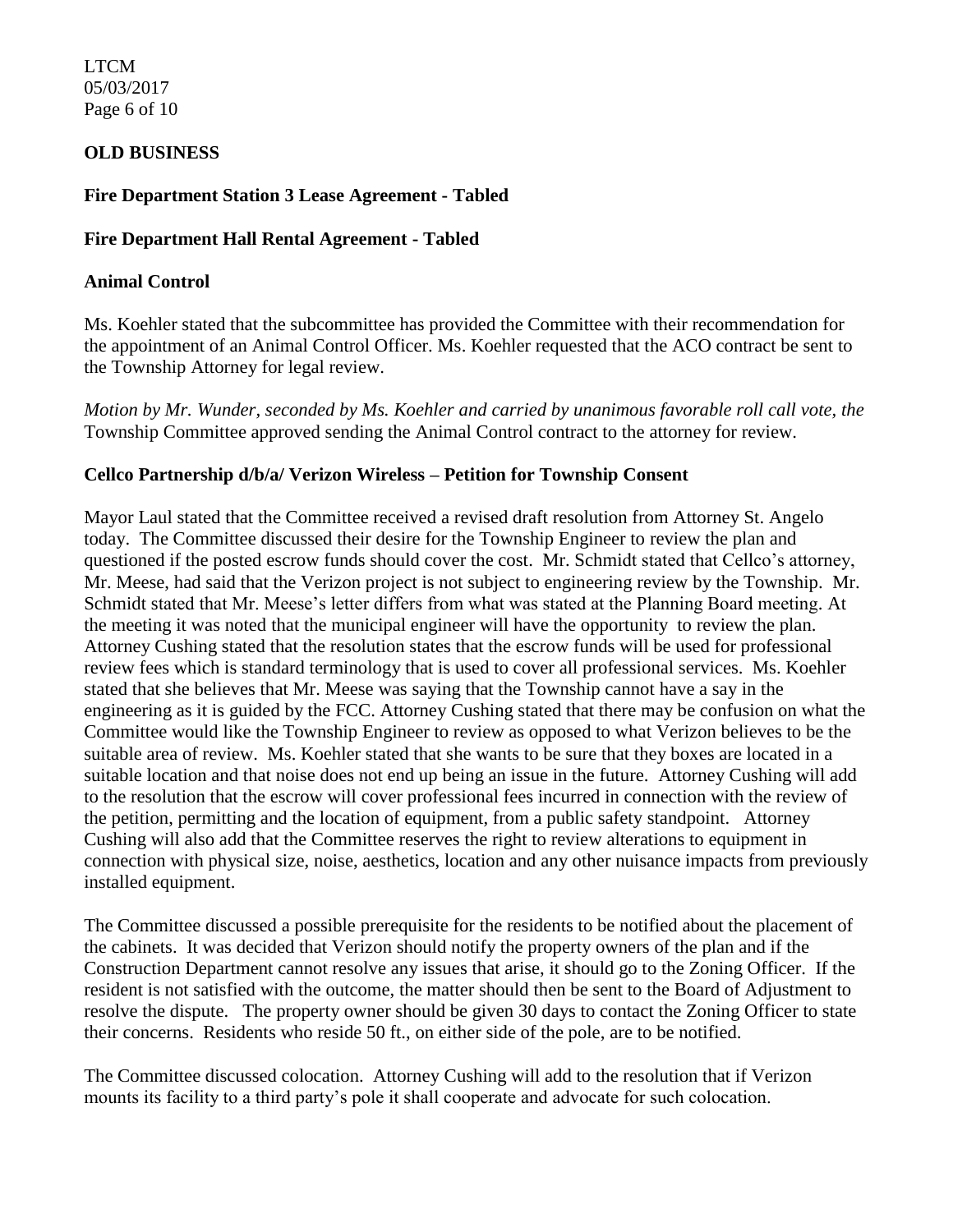LTCM 05/03/2017 Page 7 of 10

Attorney Cushing will make amendments and forward to the Cellco attorneys for their review and comments.

### **Veteran's Haven**

Mr. Wunder stated that he reached out to the Superintendent at Veteran's Haven but has not received a reply back.

# **Food Pantry**

Mr. Wunder said that he called Ruth, from the Food Pantry, and informed her that he was able to acquire shopping carts that will be donated to the Food Pantry.

### **NEW BUSINESS**

### **Appointment of Police Officer**

Mayor Laul stated that the Committee interviewed four more officers in an attempt to fulfill the nine officer department. Theresa DaSilva was selected for the position. Chief Gale stated that he spoke with Theresa and she is looking forward to working for the Township. Theresa will be sworn in at the May 17, 2017 meeting.

*Motion by Ms. Koehler, seconded by Mr. Wunder and carried by unanimous favorable roll call vote, the* Township Committee appointed Theresa DaSilva to the Class VIII Police Officer position.

# **Letter of Support – 2017 Water Quality Restoration Grant for Nonpoint Source Pollution**

*Motion by Mr. Wunder, seconded by Ms. Koehler and carried by unanimous favorable roll call vote, the* Township Committee authorized the Mayor to execute a letter to be sent to the NJDEP, Division of Water Monitoring and Standards stating the Committee's support of the Township's application for the 2017 Water Quality Restoration Grants for Nonpoint Source Pollution.

#### **Tour de Cure – Sunday, June 4, 2017**

*Motion by Mr. Schmidt, seconded by Mr. Wunder and carried by unanimous favorable roll call vote, the* Township Committee acknowledged that the American Diabetes Association, TourdeCure2017, will be traveling through Lebanon Township on the morning of June 4, 2017. The cyclists will be traveling on a small portion of Old Turnpike Road.

# **PRESENTATION OF VOUCHERS**

Committee Members provided a description of vouchers exceeding \$1000.00.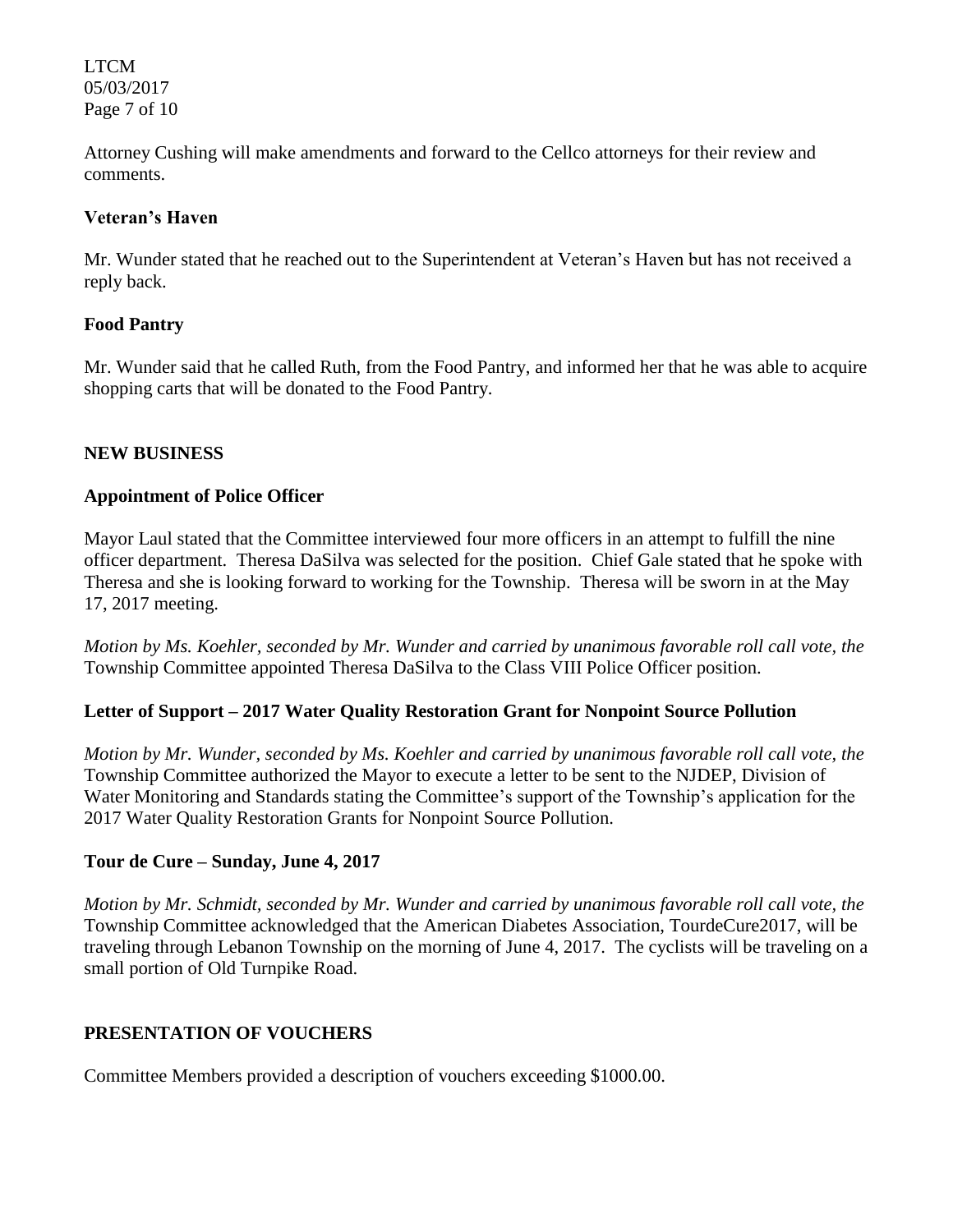LTCM 05/03/2017 Page 8 of 10

*Motion by Mr. Wunder, seconded by Ms. Koehler and carried by unanimous favorable roll call vote, the* Township Committee approved the May 3, 2017 bill list, in amount of \$109,732.04.

## **CORRESPONDENCE**

a. LTEOSC - January 16, 2017 and February 20, 2017 Meeting Minutes

Mayor Laul informed the Committee that, at the LTEOS meetings, discussion has been had numerous times, on the Emerald Ash Borer Beetle. Mayor Laul stated that the Ash Borer is in the Township and he can see that the Ash trees are not maturing and leafing like they should be. Mayor Laul said that there are Ash trees in the Memorial Park and he would like to look into potential safety issues as the trees will be dying in the next few years. Mayor Laul questioned if the Township should hire a forester to evaluate the trees and then to hire someone to cut the trees down before they become a hazard. Mayor Laul stated that he is bringing up the subject for informational purposes and that it is something for the Committee to think about. Mayor Laul noted that, possibly, the EOSC can help in the process .

# **PUBLIC COMMENTS**

*Motion by Ms. Koehler, seconded by Mr. Wunder and carried by unanimous favorable roll call vote, the* Township Committee opened the public comment portion of the meeting at 8:18 p.m.

Mr. Ron Milkowski said that the Mayor made a good point on the concerns with the Ash trees. Mr. Milkowski suggested that if the trees are put on the ground the Township can offer a free permit for those who want to take the wood. Mayor Laul said that the Township can offer the timber to those in the municipality for firewood.

*Motion by Mr. Wunder, seconded by Ms. Koehler and carried by unanimous favorable roll call vote, the* Township Committee closed the public comment portion of the meeting at 8:19 p.m.

#### **EXECUTIVE SESSION**

#### **Resolution No. 52-2017 –Executive Session**

*Motion by Mr. Wunder, seconded by Mr. Schmidt and carried by unanimous favorable roll call vote, the* Township Committee approved Resolution No. 52-2017 and convened in executive session at 8:25 p.m.

Action may or may not be taken when the Public Meeting is reconvened.

TOWNSHIP OF LEBANON COUNTY OF HUNTERDON STATE OF NEW JERSEY RESOLUTION NO. 52-2017 RESOLUTION AUTHORIZING EXECUTIVE SESSION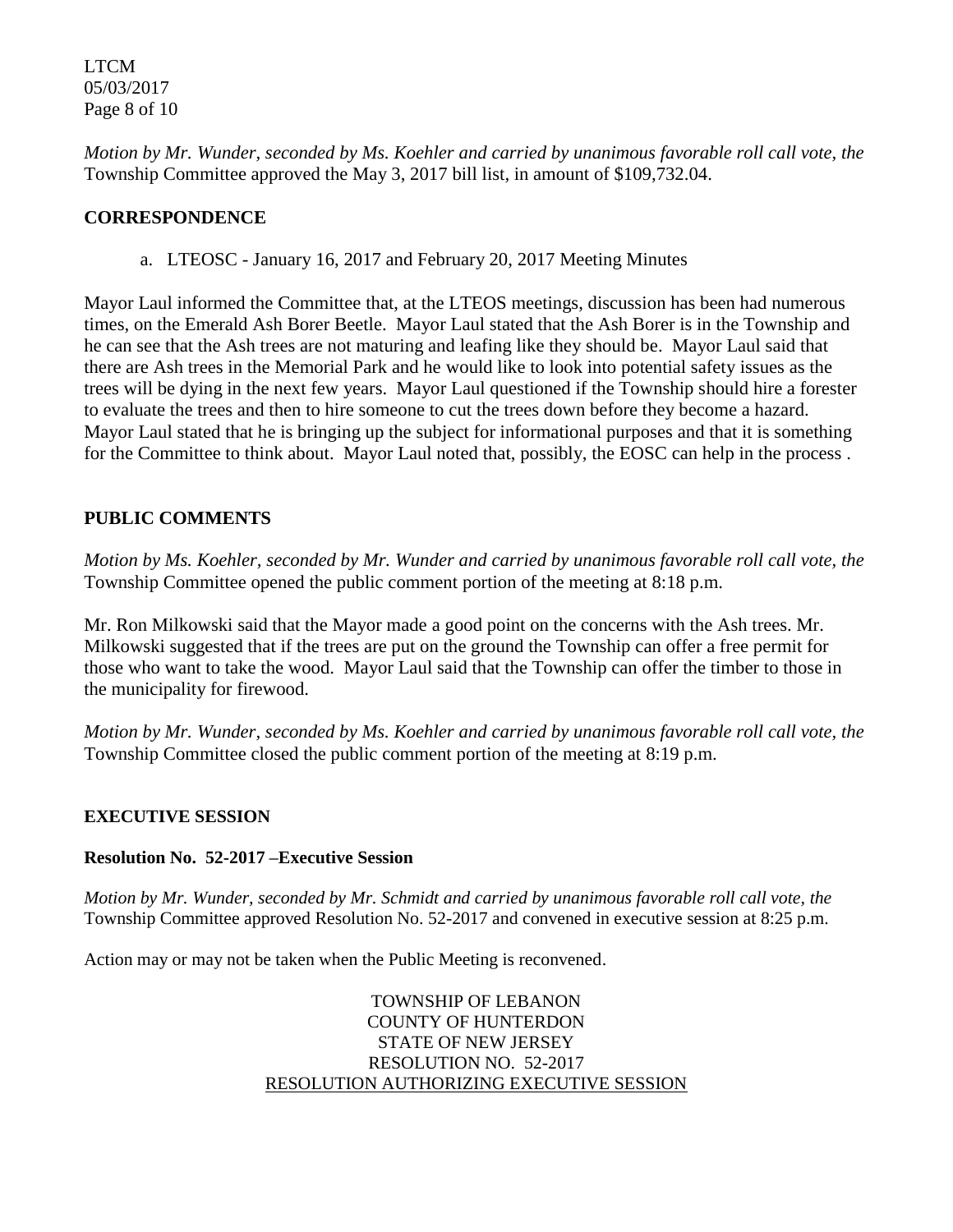LTCM 05/03/2017 Page 9 of 10

WHEREAS, the Open Public Meetings Act; *N.J.S.A.* 10:4-6 *et seq*., declares it to be the public policy of the State to insure the right of citizens to have adequate advance notice of and the right to attend meetings of public bodies at which business affecting the public is discussed or acted upon; and

WHEREAS, the Open Public Meetings Act also recognizes exceptions to the right of the public to attend portions of such meetings; and

 WHEREAS, the Mayor and Committee find it necessary to conduct an executive session closed to the public as permitted by the *N.J.S.A*. 40:4-12; and

 WHEREAS, the Mayor and Committee will reconvene in public session at the conclusion of the executive session;

 NOW, THEREFORE, BE IT RESOLVED by the Mayor and Committee of the Township of Lebanon, County of Hunterdon, State of New Jersey that they will conduct an executive session to discuss the following topic(s) as permitted by *N.J.S.A*. 40:4-12:

\_\_\_\_\_\_A matter which Federal Law, State Statute or Rule of Court requires be kept confidential or excluded from discussion in public (Provision relied upon:

\_\_\_\_\_\_A matter where the release of information would impair a right to receive funds from the federal government;

\_\_\_\_\_\_A matter whose disclosure would constitute an unwarranted invasion of individual privacy;

A collective bargaining agreement, or the terms and conditions thereof (Specify contract:

A matter involving the purpose, lease or acquisition of real property with public funds, the setting of bank rates or investment of public funds where it could adversely affect the public interest if discussion of such matters were disclosed; Real Estate Acquisitions

Tactics and techniques utilized in protecting the safety and property of the public provided that their disclosure could impair such protection;

\_\_\_\_\_\_Investigations of violations or possible violations of the law;

\_\_\_\_\_\_\_\_\_\_\_\_\_\_\_\_\_\_\_\_\_\_\_\_\_\_\_\_\_\_\_\_\_\_\_\_\_\_\_\_\_\_\_\_\_\_\_\_\_\_\_\_\_);

\_\_\_\_\_\_\_\_\_\_\_\_\_\_\_\_\_\_\_\_\_\_\_\_\_\_\_\_\_\_\_\_\_\_\_\_\_\_\_\_\_\_\_);

 Pending or anticipated litigation or contract negotiation in which the public body is or may become a party; (The general nature of the litigation or contract negotiations is**:** 

Professional Service Contracts\_\_\_\_\_\_. The public disclosure of such information at this time would have a potentially negative impact on the municipality's position in the litigation or negotiation; therefore this information will be withheld until such time as the matter is concluded or the potential for negative impact no longer exists.

 Matters falling within the attorney-client privilege, to the extent that confidentiality is required in order for the attorney to exercise his or her ethical duties as a lawyer; (The general nature of the matter is:

| OR                                                                                                             | the public disclosure of such |  |  |
|----------------------------------------------------------------------------------------------------------------|-------------------------------|--|--|
| information at this time would have a potentially negative impact on the municipality's position               |                               |  |  |
| with respect to the matter being discussed; therefore this information will be withheld until such time as the |                               |  |  |
| matter is concluded or the potential for negative impact no longer exists.);                                   |                               |  |  |
| X Matters involving the employment, appointment, termination of employment, terms and conditions               |                               |  |  |
| of employment, evaluation of the performance, promotion or disciplining of any specific prospective or         |                               |  |  |
| current public officer or employee of the public body, where all individual employees or appointees whose      |                               |  |  |
| rights could be adversely affected have not requested in writing that the matter(s) be discussed at a public   |                               |  |  |
| meeting; (The employee(s) and/or general nature of discussion is: Fire Official Position Union                 |                               |  |  |

Contract\_\_\_\_X\_\_\_\_\_ the public disclosure of such information at this time would violate the employee(s)